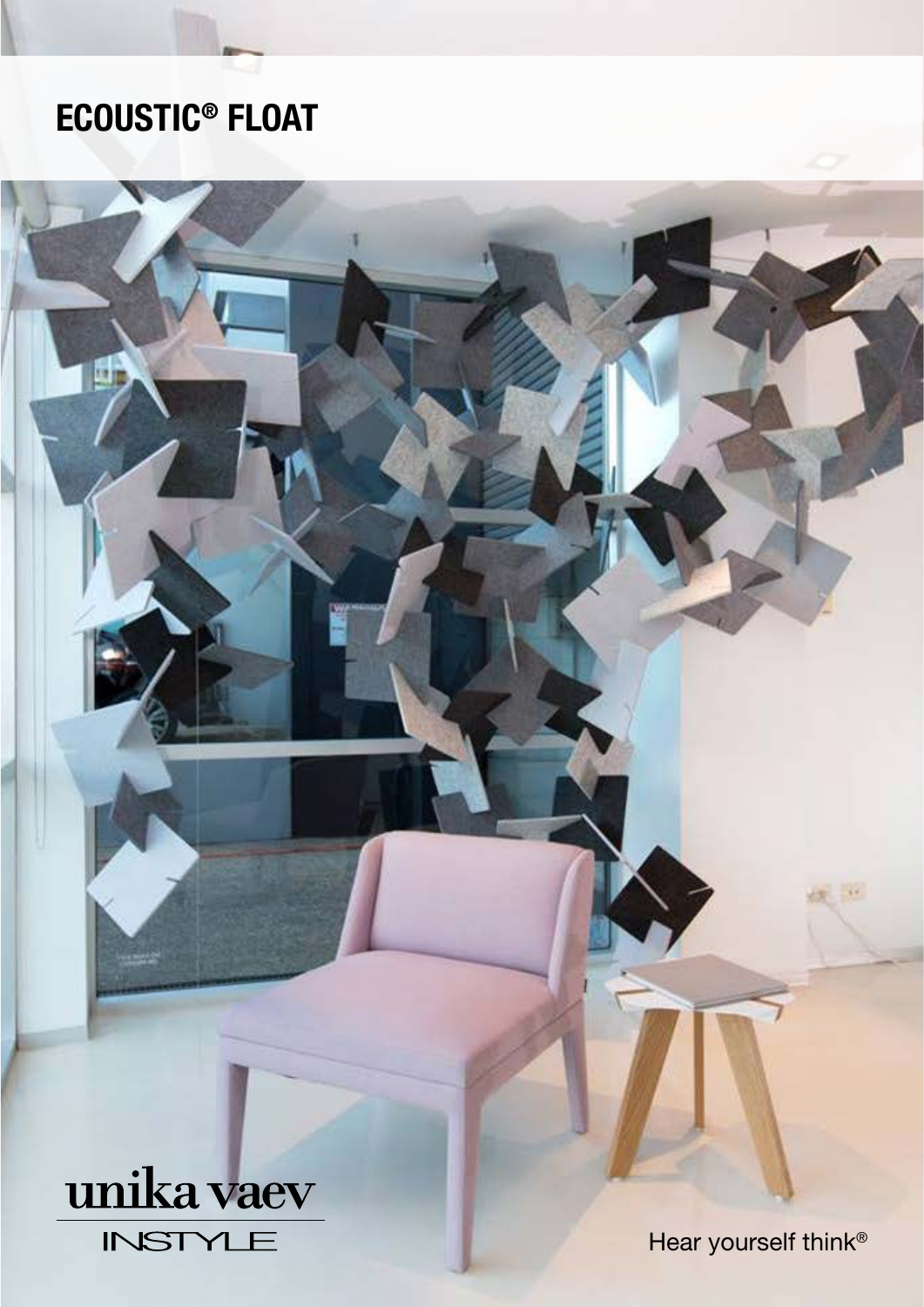#### ECOUSTIC® FLOAT COLOR









EQUINOX MARBLE MILK







ZINC

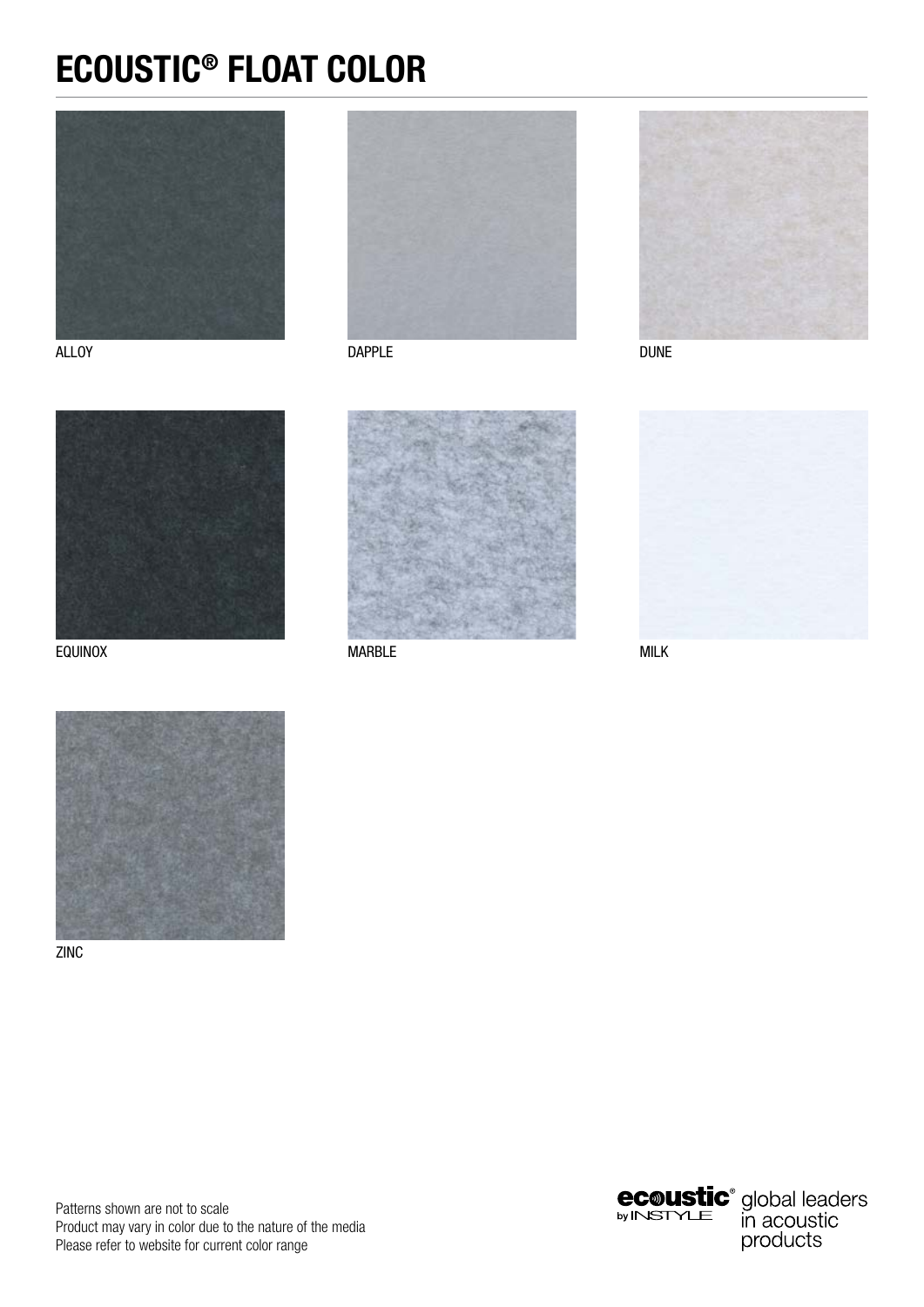#### ECOUSTIC® FLOAT



| <b>CONTENT</b>                                                         | 100% PET                                                                                                                                                                                                                                                                                                                         | <b>BENEFITS</b>                                                                                                                                                                                                                                                                  |
|------------------------------------------------------------------------|----------------------------------------------------------------------------------------------------------------------------------------------------------------------------------------------------------------------------------------------------------------------------------------------------------------------------------|----------------------------------------------------------------------------------------------------------------------------------------------------------------------------------------------------------------------------------------------------------------------------------|
| <b>DIMENSIONS</b>                                                      | Each Fin- 11.8" x 11.8" x .35"<br>(300mm x 300mm x 9mm)                                                                                                                                                                                                                                                                          | <b>Dynamic Design:</b> The inherent clever orientation of the intersecting<br>junction angles ensures that formations of ecoustic <sup>®</sup> Float can be<br>arranged in endless combinations. The suspended orientation allows                                                |
| <b>SOLD IN</b>                                                         | Box sets of 15 intersecting fins, Float drilling<br>template, 6 escutcheons, and 3 suspension<br>cable sets (118" length)                                                                                                                                                                                                        | designers the freedom to arrange the small-scale pieces into any<br>form they desire to suit the scale and interior space.                                                                                                                                                       |
| <b>FIRE RATINGS</b><br><b>ASTM E84</b><br>AS/NZS 1530.3<br>AS/ISO 9705 | Class C                                                                                                                                                                                                                                                                                                                          | Versatile: The modularity of ecoustic <sup>®</sup> Float allows the creation of<br>scalable sculptural configurations to cater for interior environments,<br>where an acoustic cloud $+$ baffle system is needed to address<br>unwanted noise within a particular area or space. |
| <b>APPLICATION</b>                                                     | Ceiling                                                                                                                                                                                                                                                                                                                          | Designed for the Environment: Easy to disassemble and separate<br>into the appropriate recycling systems, ecoustic <sup>®</sup> Float can be<br>recycled.                                                                                                                        |
| <b>ACOUSTIC</b>                                                        | <b>NRC 0.75</b><br>*See following page for graph                                                                                                                                                                                                                                                                                 | Low VOC $+$ Oeko Tex Certification: ecoustic <sup>®</sup> Float is certified<br>low-VOC and is Oeko Tex certified.                                                                                                                                                               |
| <b>ORIGIN</b>                                                          | Australia                                                                                                                                                                                                                                                                                                                        |                                                                                                                                                                                                                                                                                  |
| <b>DESCRIPTION</b>                                                     | ecoustic <sup>®</sup> Float is a clever small-scale 3D<br>modular acoustic cloud $+$ baffle system                                                                                                                                                                                                                               | Green Star: ecoustic <sup>®</sup> Float can contribute to Green Star low-VOC<br>points.                                                                                                                                                                                          |
|                                                                        | designed by Alexander Lotersztain that is<br>easy to arrange in endless playful<br>combinations giving a nod to childhood<br>invention. Available in seven colorways,<br>ecoustic <sup>®</sup> Float is ideal for any interior space<br>including workplace, education, retail, public<br>building, hospitality and residential. | <b>Please Note:</b> Variation in thickness, color as well as flecks and<br>other slight surface blemishes are an inherent feature of this<br>product and are unavoidable. Variation from batch to batch may                                                                      |
|                                                                        | * Stainless steel suspension wire hardware<br>to be quoted per order.                                                                                                                                                                                                                                                            |                                                                                                                                                                                                                                                                                  |
|                                                                        | ** Please note that the images shown do<br>NOT represent all of the baffles included,<br>there are 15 intersecting baffles provided<br>in every box.                                                                                                                                                                             |                                                                                                                                                                                                                                                                                  |

**ecoustic**<sup>®</sup> global leaders products